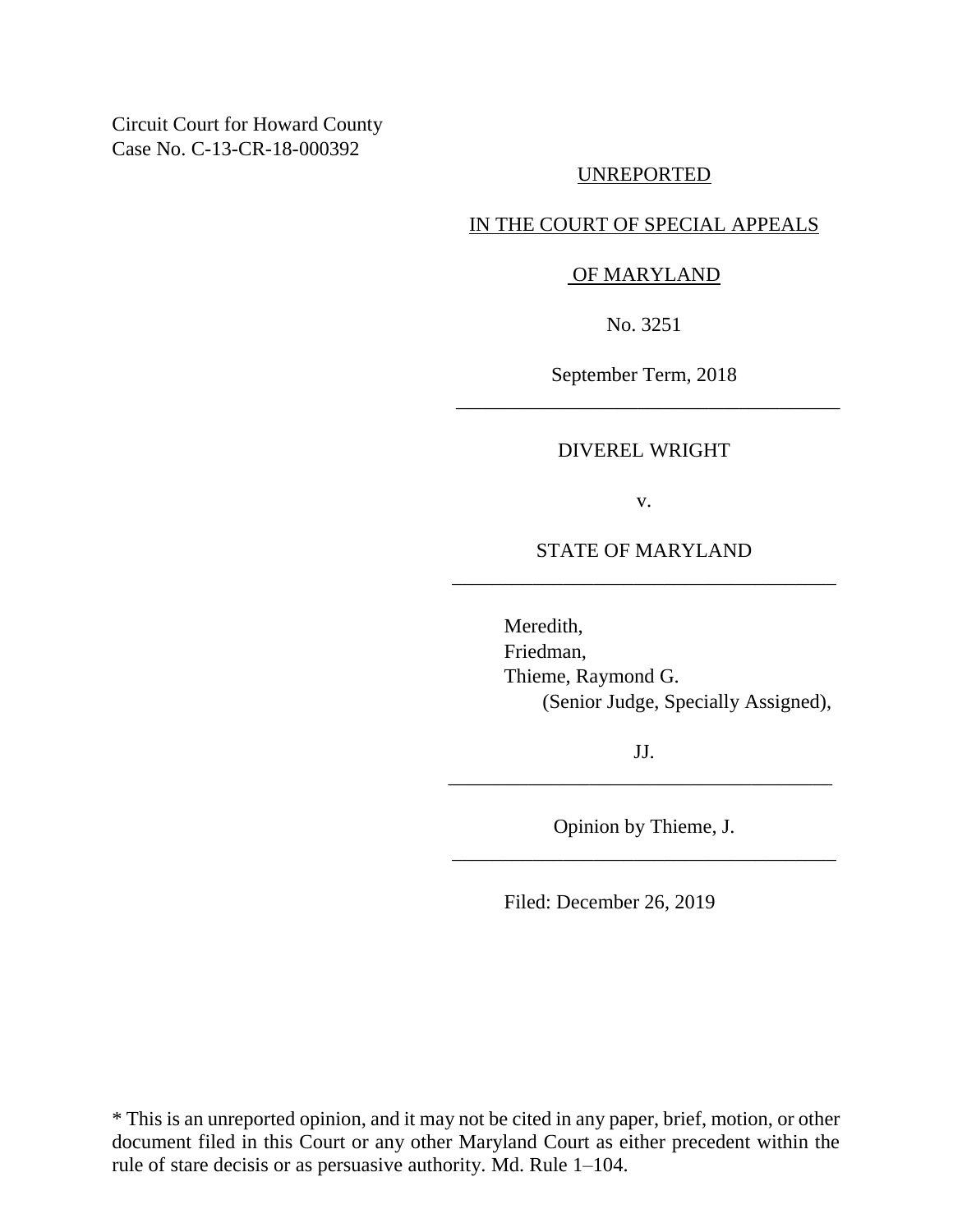Diverel Wright, appellant, was charged, in the Circuit Court for Howard County, with, *inter alia*, unlawful possession of a firearm by a convicted felon, after police officers discovered a handgun in his backpack. Prior to trial, appellant moved to suppress the handgun, arguing that the search of his backpack exceeded the scope of a *Terry* frisk.<sup>1</sup> The court denied appellant's motion. Appellant pled not guilty and proceeded on an agreed upon statement of facts. Following a bench trial, the court convicted appellant of unlawful possession of a firearm, and sentenced him to fifteen years' incarceration, all but five suspended, and five years' post-release probation. Appellant appealed, and presents a single question for our review: "Did the circuit court err in denying the motion to suppress the evidence?" We answer appellant's question in the negative and shall therefore affirm the judgment of the circuit court.

## **FACTS**<sup>2</sup>

On the morning of August 30, 2018, Howard County Police Officer Brad Skove was on routine patrol in Columbia, Maryland. At 9:10 a.m. he was dispatched to 10350 Swift Stream Place, Apartment 203. Dispatch advised Officer Skove that a domestic disturbance had occurred at that address, during which the caller's ex-boyfriend had yelled at the caller from outside of her apartment door. Officer Oliver Burgos was the first officer on scene,

 $\overline{\phantom{a}}$ 

<sup>1</sup> *Terry v. Ohio*, 392 U.S. 1 (1968).

 $2$  Given that appellant's sole contention is that the court erroneously denied his motion to suppress, we confine our recitation of the facts to those adduced at the suppression hearing. *See Sizer v. State*, 456 Md. 350, 362 (2017) ("When reviewing a hearing judge's ruling on a motion to suppress evidence under the Fourth Amendment, we consider only the facts generated by the record of the suppression hearing.").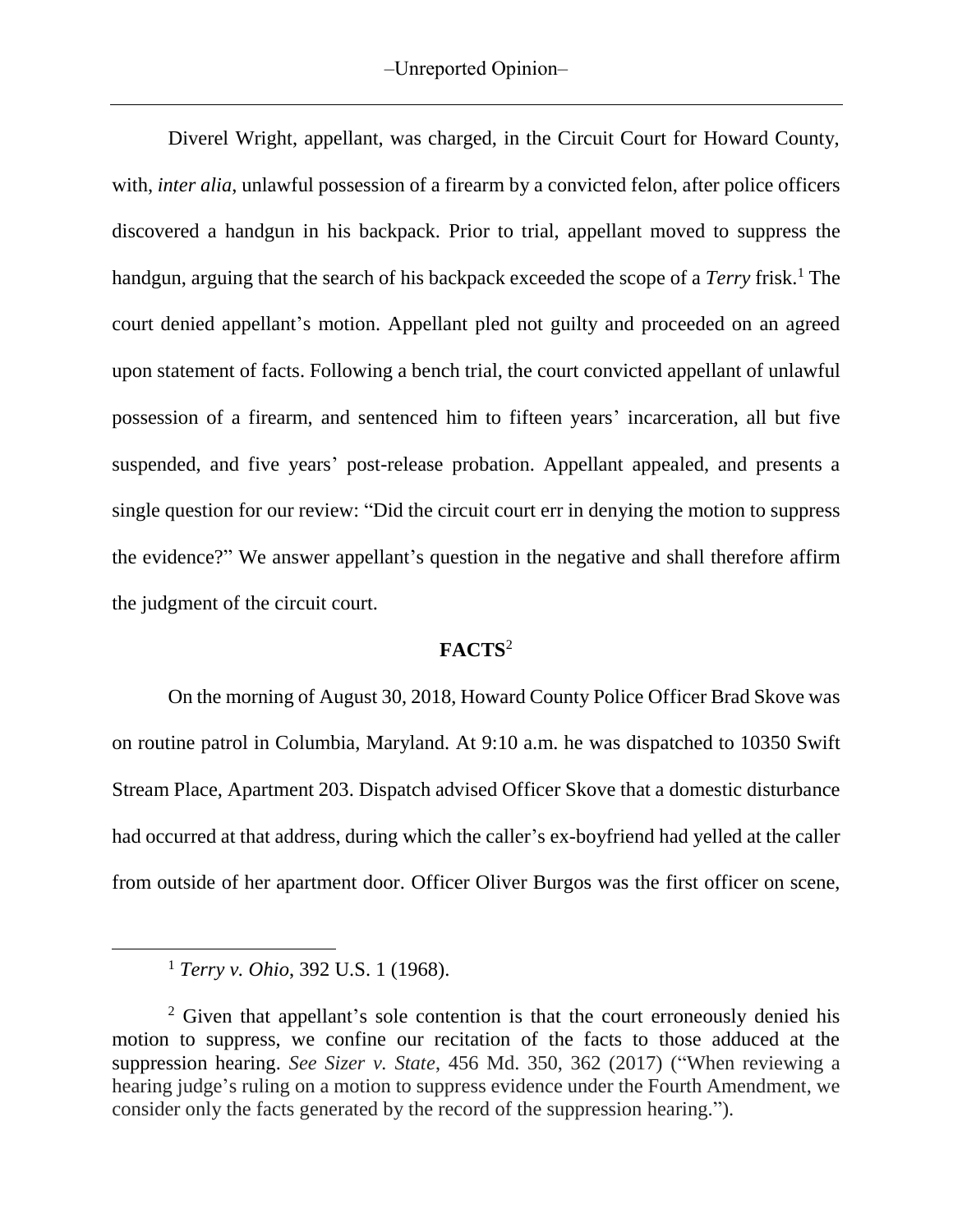followed by Officers Skove and George.<sup>3</sup> When Officer Skove arrived, Officer Burgos was speaking with the caller in her apartment.

The caller ("ex-girlfriend") apprised the officers that appellant, her ex-boyfriend, had called her earlier that day and had subsequently appeared unannounced outside of her apartment. Upon arriving at her apartment, appellant knocked on the door and threatened both to harm ex-girlfriend and to damage her vehicle. When ex-girlfriend demanded that he leave and informed him that she was calling 911, appellant departed.

When she had finished describing the events to the officers, ex-girlfriend requested that they escort her to her vehicle so that she could determine whether appellant had damaged it. Upon their doing so, Officer Skove noticed that ex-girlfriend's silver Jaguar appeared to be missing a hood ornament. Ex-girlfriend informed the officers that the hood ornament had been affixed to her car when she had parked it. Finding no other damage to the vehicle, Officer Burgos escorted ex-girlfriend back to her apartment, while Officer Skove canvassed the garage in search of the missing hood ornament. The officers then returned to their vehicles.

As they prepared to "clear the call" and vacate the premises, the officers "heard the high rev of [an] engine," and saw ex-girlfriend's Jaguar accelerating out of the garage. As she drove, ex-girlfriend shouted "help." A male, later identified as appellant, chased after the vehicle on foot. After waving ex-girlfriend into a parking space, the officers approached appellant, who was standing in the middle of the roadway. In his hand, appellant gripped a

 $\overline{\phantom{a}}$ 

<sup>&</sup>lt;sup>3</sup> Officer George's full name does not appear in the record.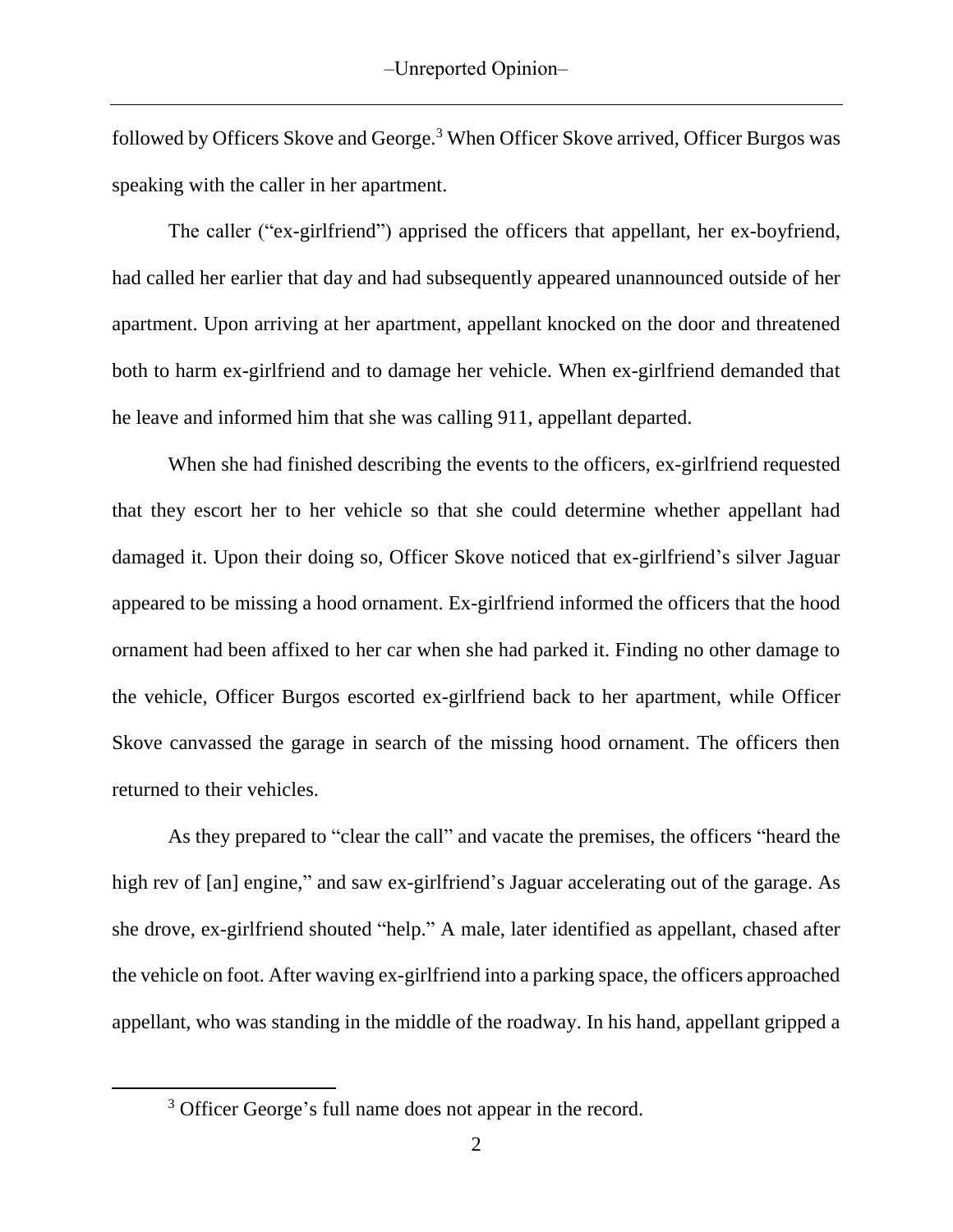green and black backpack. Though Officer Burgos repeatedly instructed appellant to "step back and sit on the curb," appellant disregarded his demands. The officers observed appellant "pull a shiny object out of his pocket." Officer Burgos removed the object from appellant's hand and "tossed it in the grass." Appellant finally complied with the officers' instructions. As he sat on the curb, appellant placed the backpack between his feet.

The officers asked appellant to produce identification ("ID"). Appellant responded that his ID was in the backpack. The officers authorized appellant to retrieve it from his backpack, which Officer Skove described as having appeared to be "full." With Officer Skove standing directly next to him, appellant searched the backpack's small pockets. He quickly unzipped and rezipped the pockets, without taking the time to rummage through them. Not having found his ID in the smaller pockets, he proceeded to unzip the backpack's large compartment and search for his ID therein. As he searched, appellant "leaned back away from the officers, so [Officer Skove] and Officer Burgos could not see inside the backpack." Still unable to locate his ID, appellant rezipped the compartment. The officers repeated their request that appellant produce his ID. Appellant re-opened the main compartment, "folded it in on itself …[,] and pull[ed] the backpack away" so as to conceal its contents. As he searched for the ID, appellant became agitated and his voice grew loud. He explained to the officers that he had gone to the apartment in order "to get clothes from [ex-girlfriend]." Still unable to locate his ID, appellant closed the large compartment.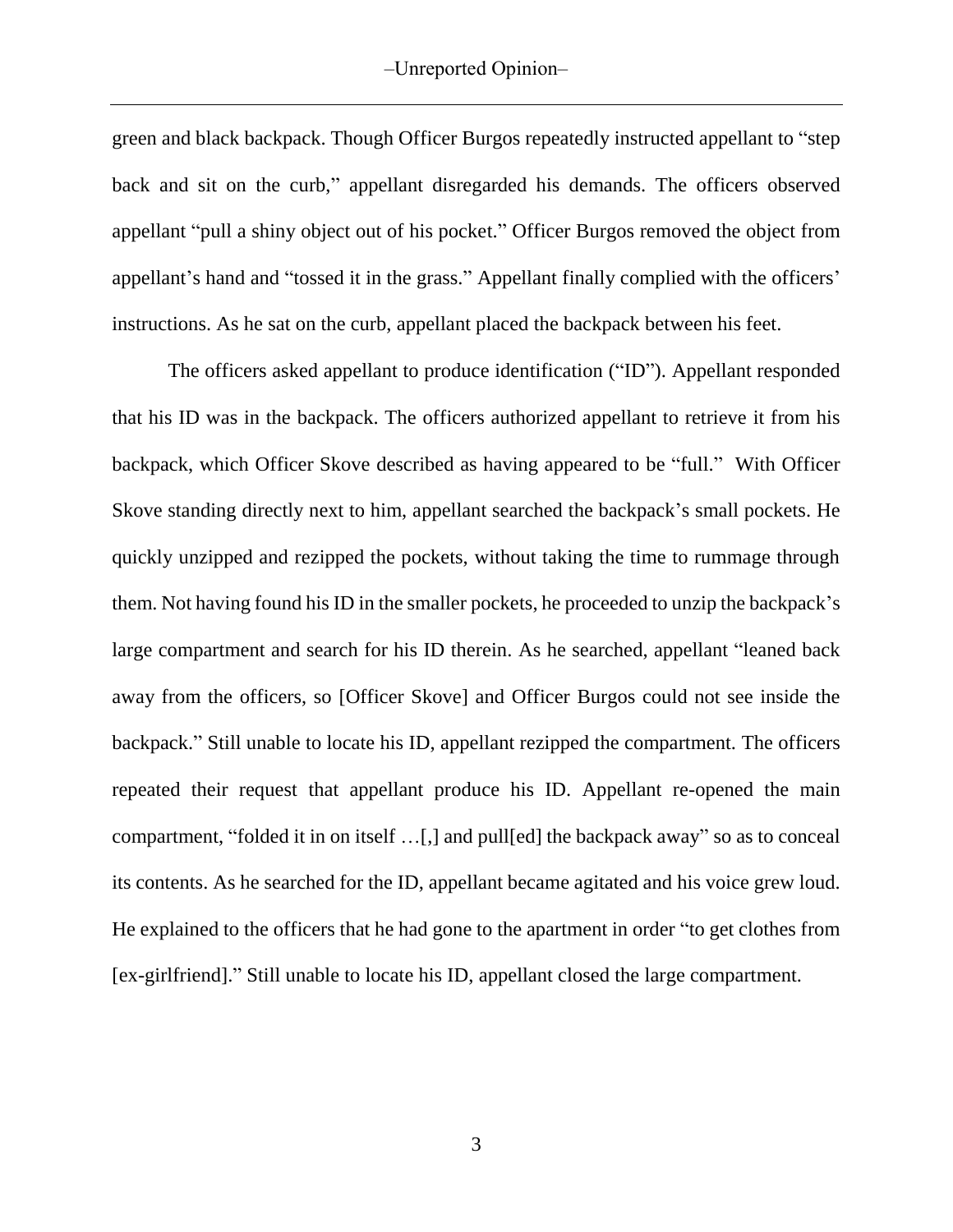Officer Skove then seized the backpack and opened it. Inside, he observed a revolver protruding from a "leather man purse."<sup>4</sup> After "toss[ing] [the backpack] to the side," Officer Skove informed Officer Burgos that he had found a firearm. Officer Skove then instructed appellant to remain seated and to place his hands behind his back. Rather than heed the officer's instructions, appellant stood up and extended his arms in front of his body. Officer Skove proceeded to subdue appellant, "tackl[ing] him to the ground."<sup>5</sup>

At the hearing on appellant's motion to suppress, Officer Skove testified that he seized and opened the backpack in order to make certain that it did not contain any weapons. When asked on direct examination "what made you concerned that there would be a weapon inside?" Officer Skove answered, "Because of his demeanor on the scene. And then it[s] stemming [from] a domestic which are just inherently dangerous." The court denied the motion to suppress.

Additional facts will be provided as required.

l

## **DISCUSSION**

#### **I.**

Appellant contends that the court erred in denying his motion to suppress because Officer Skove "failed to articulate an objectively reasonable basis for believing [a]ppellant was armed and dangerous." He asserts that Officer Skove's suspicion that he was armed

<sup>&</sup>lt;sup>4</sup> Officer Skove testified that he neither reached into the backpack nor manipulated its contents.

<sup>5</sup> Officer Skove ultimately located appellant's identification card in the pocket of appellant's pants.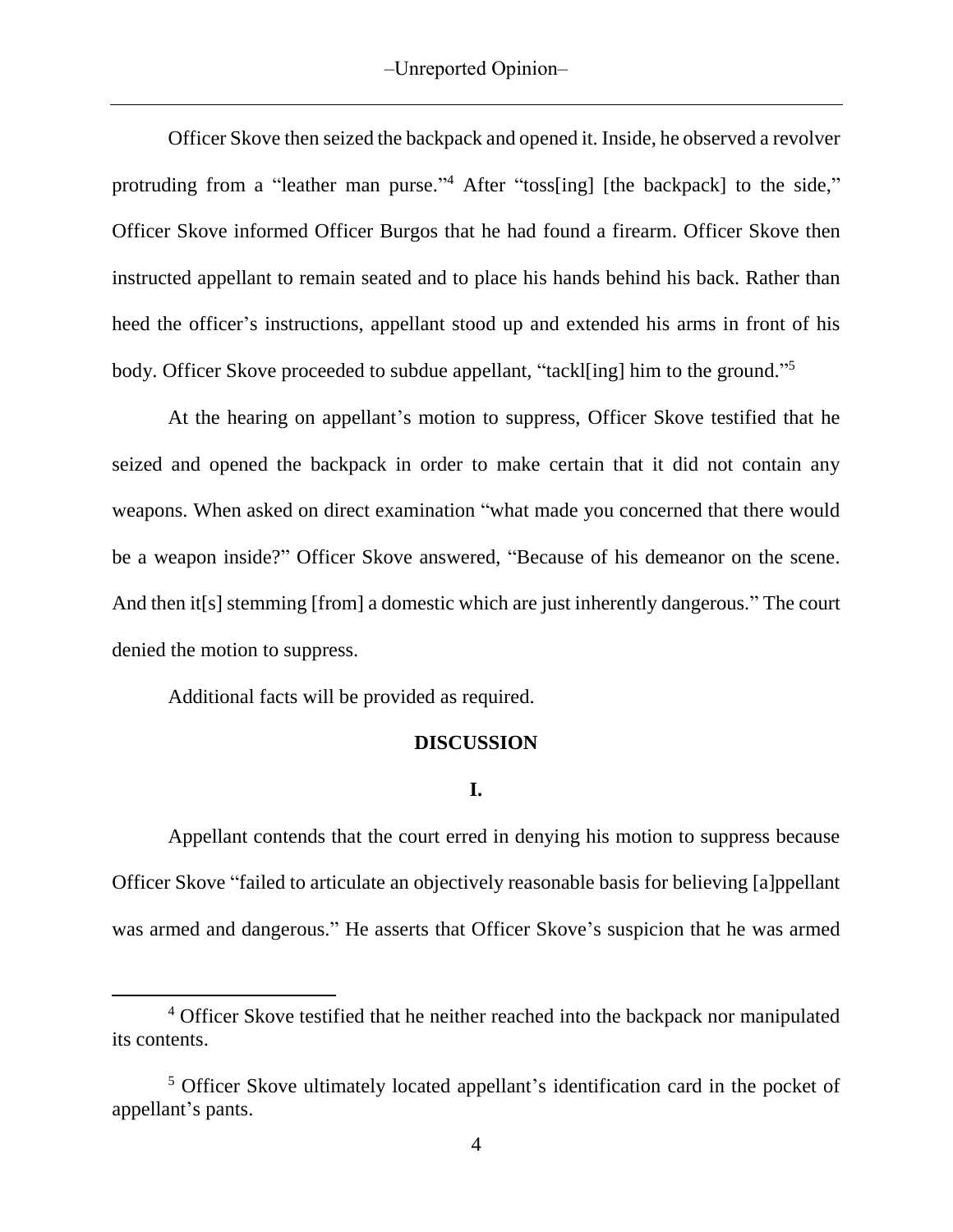and dangerous was entirely predicated on the erroneous assumption that domestic disputes are inherently dangerous. The State counters that by failing to raise this argument at the motions hearing, appellant failed to preserve the issue for appellate review. In his Reply Brief, appellant rejoins that this contention is preserved under Maryland Rule 8–131(a) because the State raised and the court decided the issue.

Maryland Rule 8–131(a) governs the scope of appellate review, and provides, in pertinent part: "Ordinarily, the appellate court will not decide any … issue unless it plainly appears by the record to have been raised in or decided by the trial court[.]" The purpose of this rule is to "'prevent the unfairness that could arise when a party raises an issue for the first time on appeal, thus depriving the opposing party from admitting evidence relating to that issue[.]'" *Carroll v. State*, 202 Md. App. 487, 507 (2011) (citation omitted), *aff'd*, 428 Md. 679 (2012).

In determining whether a matter is preserved pursuant to Rule 8–131, it is helpful to define the terms contained therein. As contemplated by Rule 8–131(a), an "issue" is "'a point in dispute between two or more parties.'" *Ray v. State*, 435 Md. 1, 20 (2013) (quoting Black's Law Dictionary 907 (9th ed. 2009)). In order to "raise" an issue, a party must "'bring up [that disputed point] for consideration or debate[.]'" *Id*. at 14 (quoting Merriam–Webster's Collegiate Dictionary 1028 (10th ed. 1999)). In the context of Rule 8–131(a), "'decide' means 'to make a final choice or judgment about'; 'to select as a course of action;' or 'to infer on the basis of evidence.'" *Id*. at 22–23 (quoting Webster's,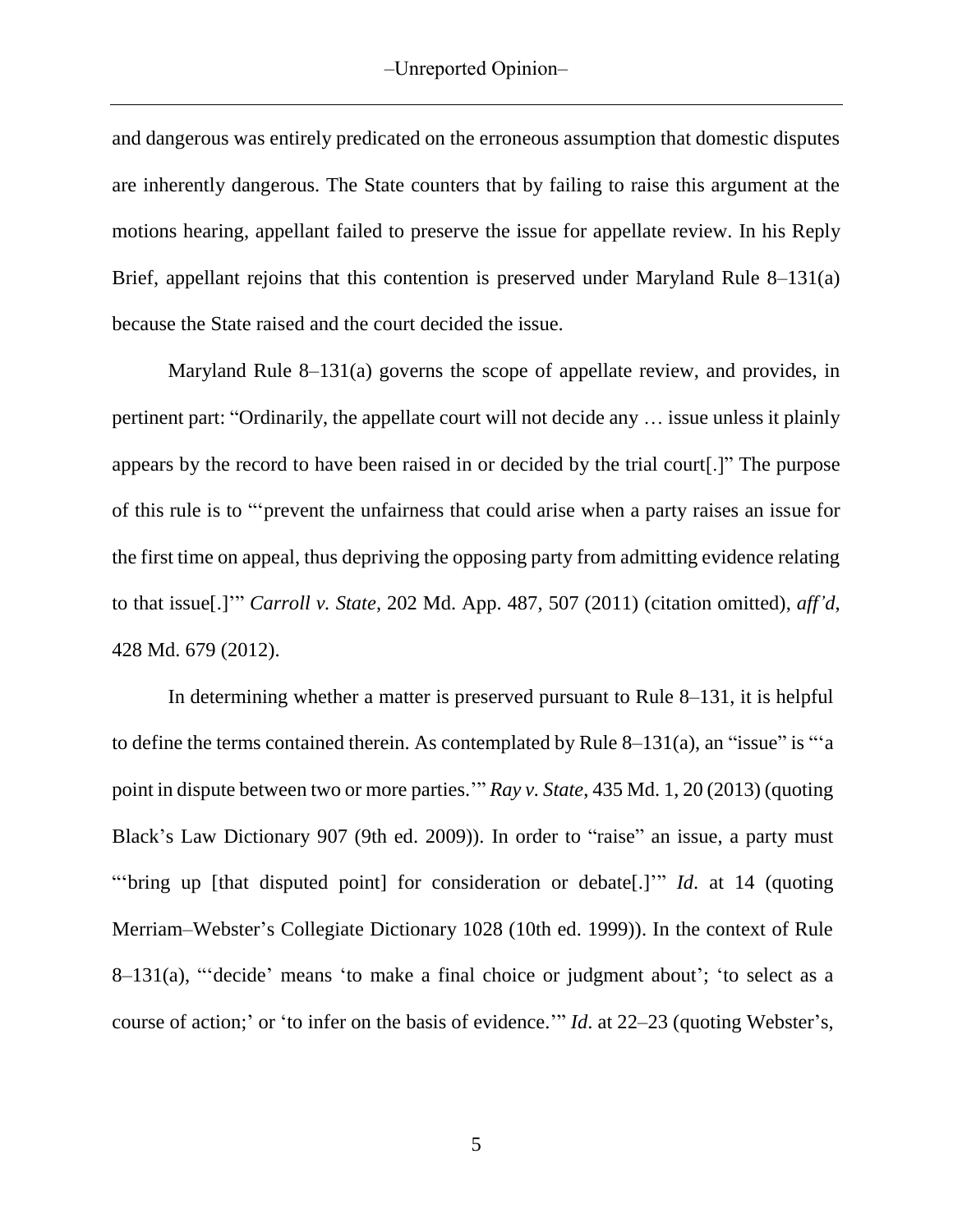*supra*, at 322). "[T]he term 'implies previous consideration of a matter causing doubt, wavering, debate, or controversy.'" *Id*. at 22 (quoting Webster's, *supra*, at 322).

An issue can neither be raised nor ruled upon unless and until that issue is generated, to wit, until a "point in dispute" arises. In this case, it does not "plainly appear from the record" that the instant issue ever arose at the suppression hearing. At no point during the suppression hearing did defense counsel challenge the proposition that the police reasonably suspected that appellant was armed and dangerous. *See Ray*, 435 Md. at 20–21 (holding that no probable cause issue had been "put into play" because defense counsel never contested the State's assertion that the police had probable cause to arrest petitioner). In fact, it appears from the transcript of the hearing that defense counsel and the State *agreed* that such reasonable suspicion existed. In the course of arguing that the search of appellant's backpack exceeded the scope of a frisk, defense counsel expressly conceded that a *Terry* frisk was warranted. During its closing, defense counsel argued:

The objective standard here as [the] State indicated is what's reasonable. What would a reasonable person do. And in *Terry*, which I believe is the closest thing that this might be. Is a *Terry* type case. You have to look at what's reasonable. *Of course Terry would pat down. These officers are permitted to again pat down and not manipulate. Pat down persons. I believe they could have patted down the bag*[.] [I]f something is hard and seems like [a] weapon then you go through, but what we have is what's reasonable. What is reasonable enough to protect Officer Skove's safety, but also yet protect the Fourth Amendment Rights of a person being subjected to this *Terry* stop.

# (Emphasis added).

By endorsing a pat-down of appellant's backpack, defense counsel implicitly acknowledged that the officers had a reasonable articulable suspicion that appellant was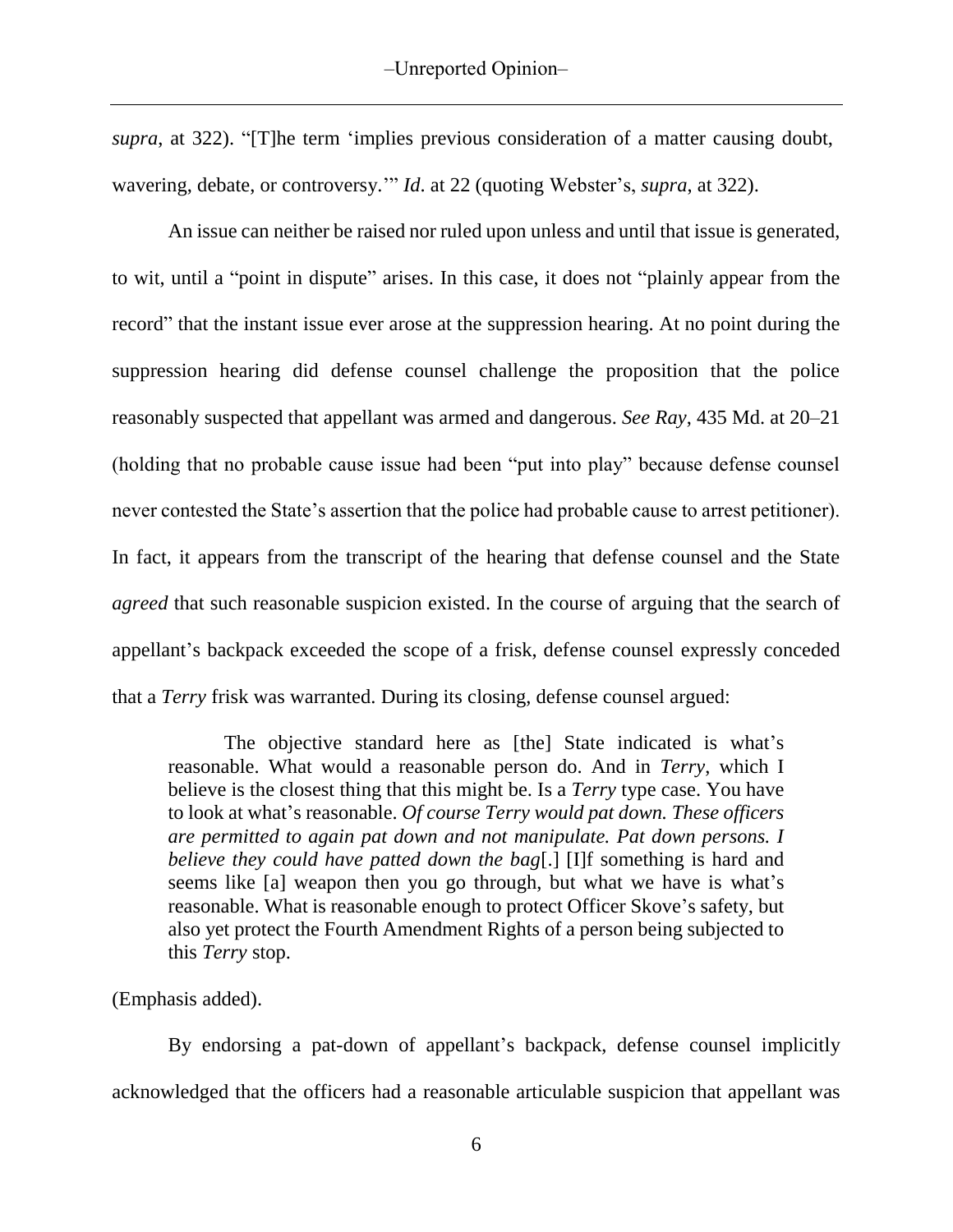armed and dangerous. Given that the reasonableness of that suspicion was not disputed, it was not an issue within the meaning of Rule 8–131(a). *See Ray*, 435 Md. at 21 ("Because the lawfulness of Petitioner's arrest was not disputed, it did not become an issue as the term is contemplated by Rule 8–131(a)."). Accordingly, this contention is not preserved for appellate review pursuant to Rule  $8-131(a)$ .

## **II.**

Appellant next contends that "[e]ven if police were justified in believing [a]ppellant was armed and presently dangerous, the search of the backpack was still unreasonable because it exceeded the scope of a frisk."

#### *Standard of Review*

When reviewing a circuit court's denial of a motion to suppress evidence pursuant to the Fourth Amendment, we limit our analysis to the evidence presented at the suppression hearing and reasonable inferences drawn therefrom. *Sizer v. State*, 456 Md. 350, 362 (2017). We consider such evidence in the light most favorable to the prevailing party, here, the State, and will not disturb the factual findings of the suppression court unless they are clearly erroneous. *Id*. However, we review legal questions *de novo*. *Id*. In other words, in determining whether a search or seizure violated the Fourth Amendment, "'we make our own independent constitutional appraisal by reviewing the law and applying it to the facts of the case.'" *Sellman v. State*, 449 Md. 526, 538 (2016) (quoting *Bailey v. State*, 412 Md. 349, 362 (2010)).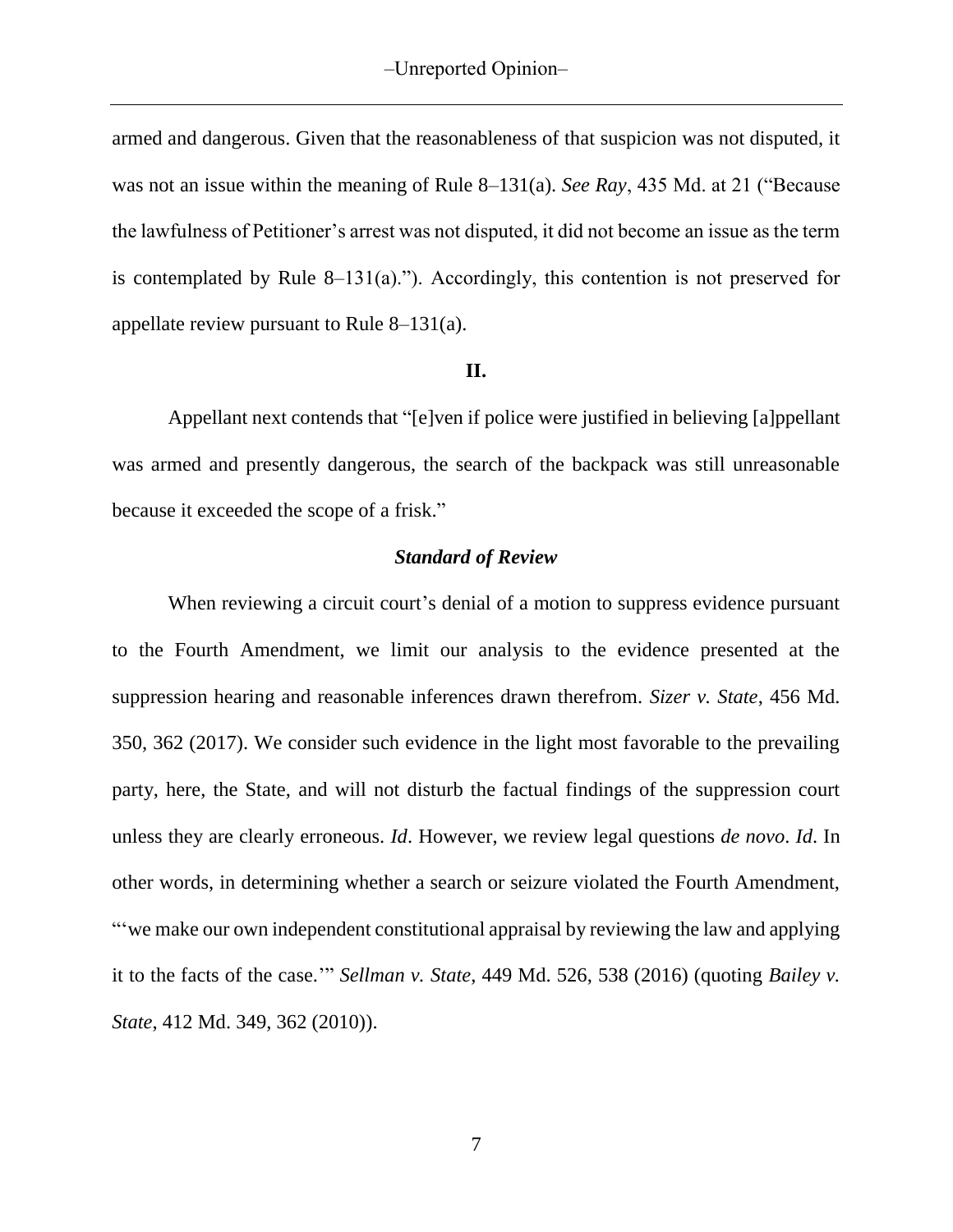"[W]arrantless searches and seizures are presumptively unreasonable and, thus, violative of the Fourth Amendment[.]" *Thornton v. State*, 465 Md. 122, 141 (2019) (citations omitted). The State, therefore, bears the burden of establishing that a warrantless search falls within one of "'a few specifically established and well-delineated exceptions' to the warrant requirement." *Id*. (quoting *Grant v. State*, 449 Md. 1, 17 (2016)).

The exception at issue in this case is the *Terry* "stop and frisk." In order to pass Fourth Amendment muster, the State must establish that the *Terry* stop and subsequent *Terry* frisk of a suspect—or, as here, of a container belonging to a suspect—each complied with certain threshold requirements and scope limitations. In order to justify the initial *Terry* stop, the State must establish that the stop was supported by reasonable, articulable suspicion that the stoppee has committed, is committing, or is about to commit a crime.<sup>6</sup> *Ames v. State*, 231 Md. App. 662, 672 (2017). Once commenced, a *Terry* stop's duration is limited to the time necessary for the officer to confirm or dispel his or her suspicions. *Swift v. State*, 393 Md. 139, 150 (2006). The threshold requirements for an officer's conducting a *Terry* frisk are twofold. First, the officer must conduct a valid antecedent *Terry* stop. *Ames*, 231 Md. App. at 676. Second, the frisking officer must have reasonable, articulable suspicion that the suspect is presently armed and dangerous. *Id*. at 672. The scope of a *Terry* frisk "is whatever is necessary to serve the purpose of that particular search—but not one little bit more." *Id*. at 679. Generally, the scope of such a frisk is limited to an open-handed pat-down of a suspect's outer garments. *Id*. at 667.

 $\overline{\phantom{a}}$ 

<sup>6</sup> Appellant does not challenge the legality of the initial *Terry* stop.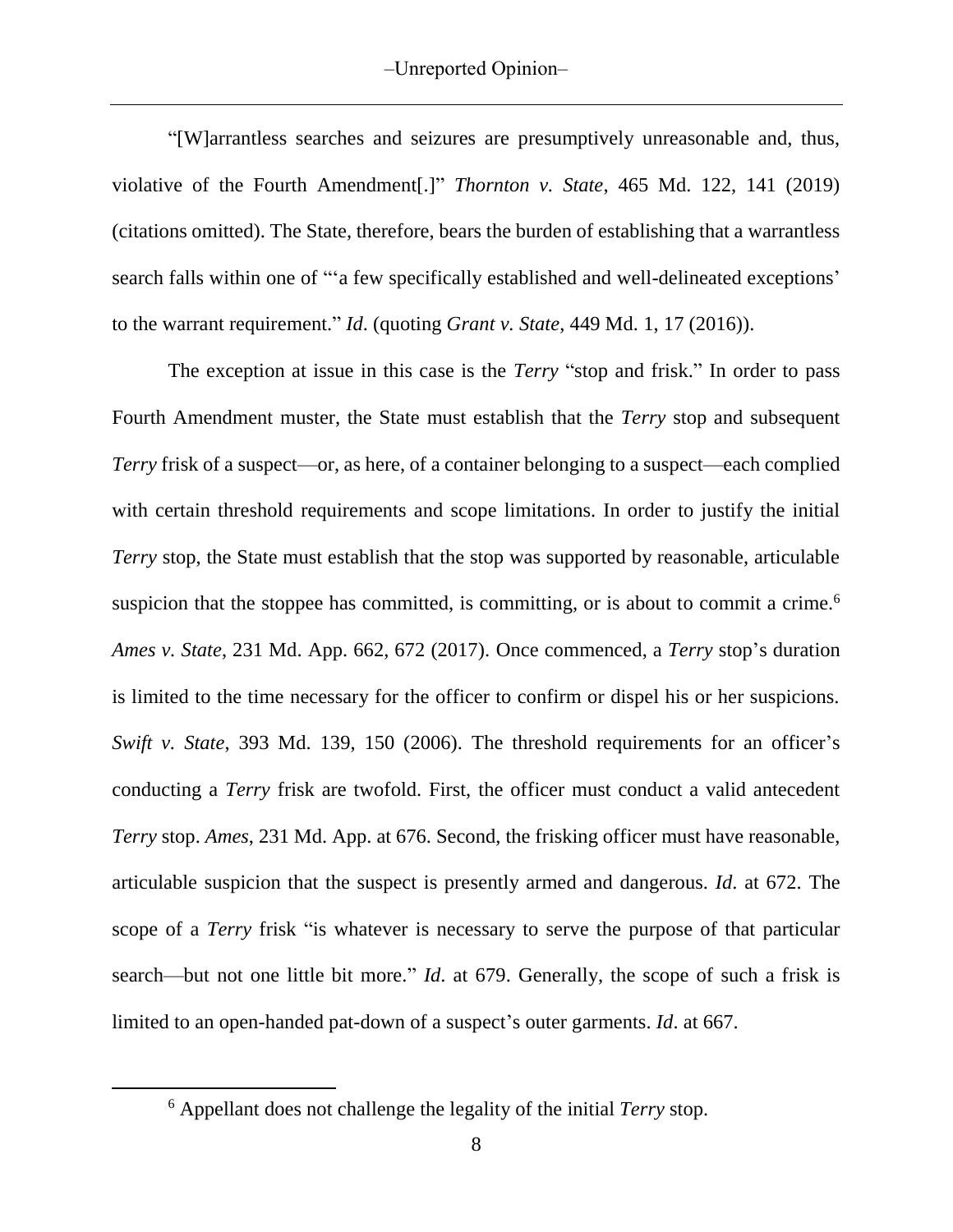In determining whether there exists reasonable suspicion to justify either a *Terry*  stop or a *Terry* frisk, we consider the totality of the circumstances and reasonable inferences drawn therefrom through the eyes of a reasonable, prudent, police officer, "'in light of the officer's experience.'" *Sellman*, 449 Md. at 542 (quoting *Bailey*, 412 Md. at 367). In making that determination, we do not limit our consideration to "the subjective or articulated reasons of the officer[.]" *Id*. (quoting *Ransome v. State*, 373 Md. 99, 115 (2003) (Raker, J., concurring)). "'[R]ather, the validity of the stop or frisk is determined by whether the record discloses articulable objective facts to support the stop or frisk.'" *Id*. (quoting *Ransome*, 373 Md. at 115).

#### *Scope of the Frisk*

In support of his contention that Officer Skove's search of his backpack exceeded the scope of a *Terry* frisk, appellant relies on the Court of Appeals's holding in *McDowell v. State*, 407 Md. 327 (2009). In *McDowell*, a lone police officer conducted a traffic stop of a vehicle in which the defendant was a passenger. The officer observed that the driver and defendant were nervous, and that the latter "appeared to be out of it." *Id*. at 331. While the officer checked the status of the driver's license and registration, he observed the defendant "bending down and twisting his body several times." *Id*. Upon approaching the passenger side door, the officer observed the defendant "reaching underneath his seat and then behind the seat into a gym bag." *Id*. When the officer asked the defendant what he was reaching for, he replied that he was searching for cigarettes. The officer then inquired whether there were cigarettes in the gym bag. The defendant answered "no." The officer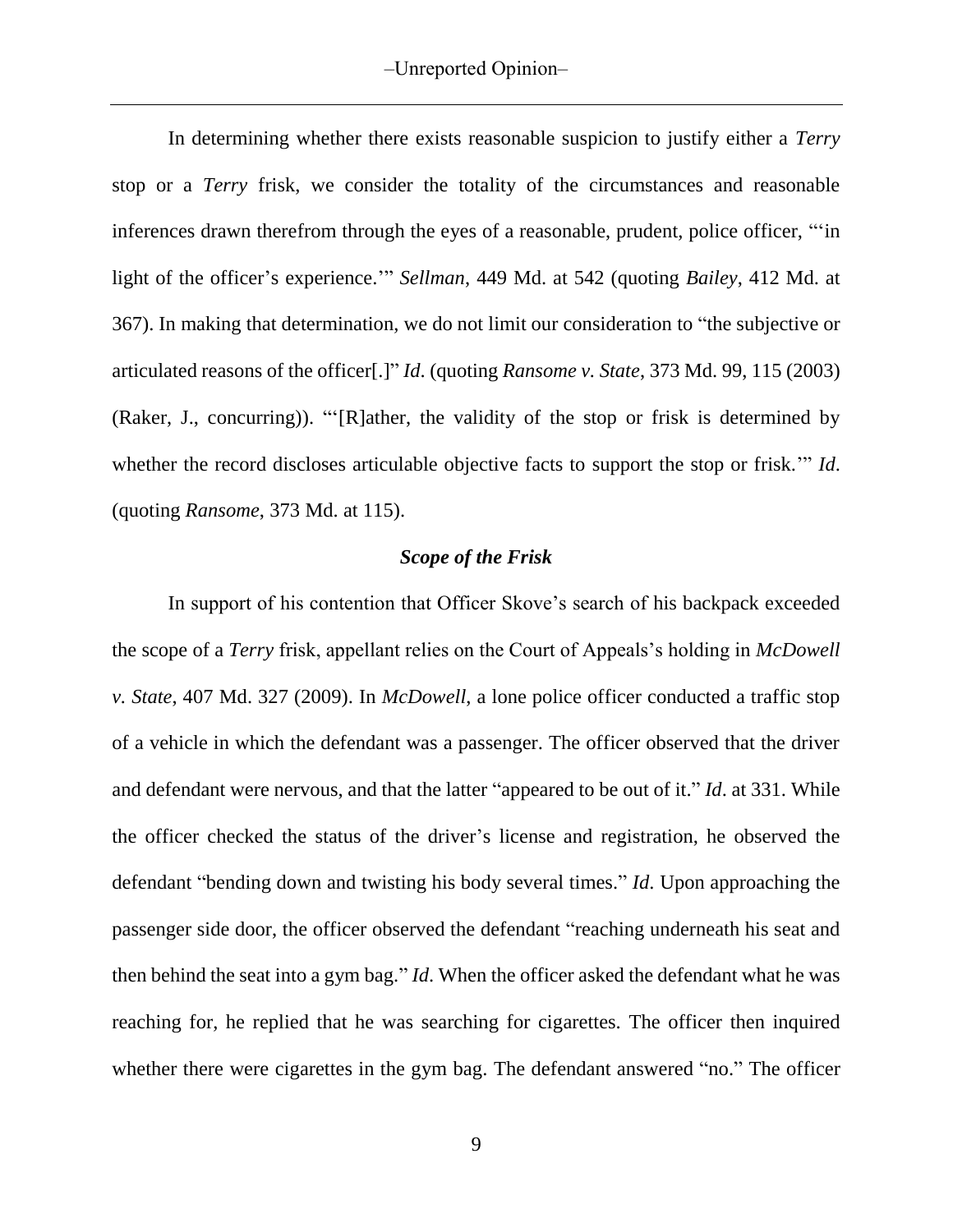instructed the defendant to exit the car and to bring the gym bag with him. The officer proceeded to open the bag in which he found clothes, drug paraphernalia, and plastic bags containing heroin. The defendant unsuccessfully moved to suppress the incriminating evidence, and was convicted of "importing a controlled dangerous substance into the State." *Id*. at 332.

The Court of Appeals held that although the circumstances justified the officer's examination of the bag to determine whether it contained a weapon, the State did not satisfy its burden of proving that the officer's search of the bag was reasonable. The Court reasoned:

When the search is sought to be justified under *Terry* … the State has the burden of demonstrating that the officer did, indeed, use the least intrusive means likely to be effective in determining whether the suspect is armed and dangerous. Obviously, if a pat-down is attempted and proves inconclusive, the police may take the next step. *If, by reason of a container's construction or other circumstance, a pat-down of it is impracticable or is not likely to reveal the desired information, the officer need not resort to it; futile gestures are not required.* If, on the other hand, … there is no articulated reason why a pat-down might not suffice, there is no need to open the container as a selfprotective measure, and doing so in that circumstance would exceed what is permitted under *Terry.*

*When the container is subjected to a more intrusive search in lieu of a pat-down, the State can sustain its burden of proof that the search was reasonable* either *by having the officer explain why it was necessary to conduct that search* or by demonstrating from the container itself that a patdown would not have revealed the presence or absence of a weapon. *It is not a difficult burden, only a necessary one.* It derives from the requirement laid out in *Terry* itself that the officer "be able to point to specific and articulable facts which, taken together with rational inferences from those facts, reasonably warrant the intrusion."

*Id*. at 341 (emphasis added).